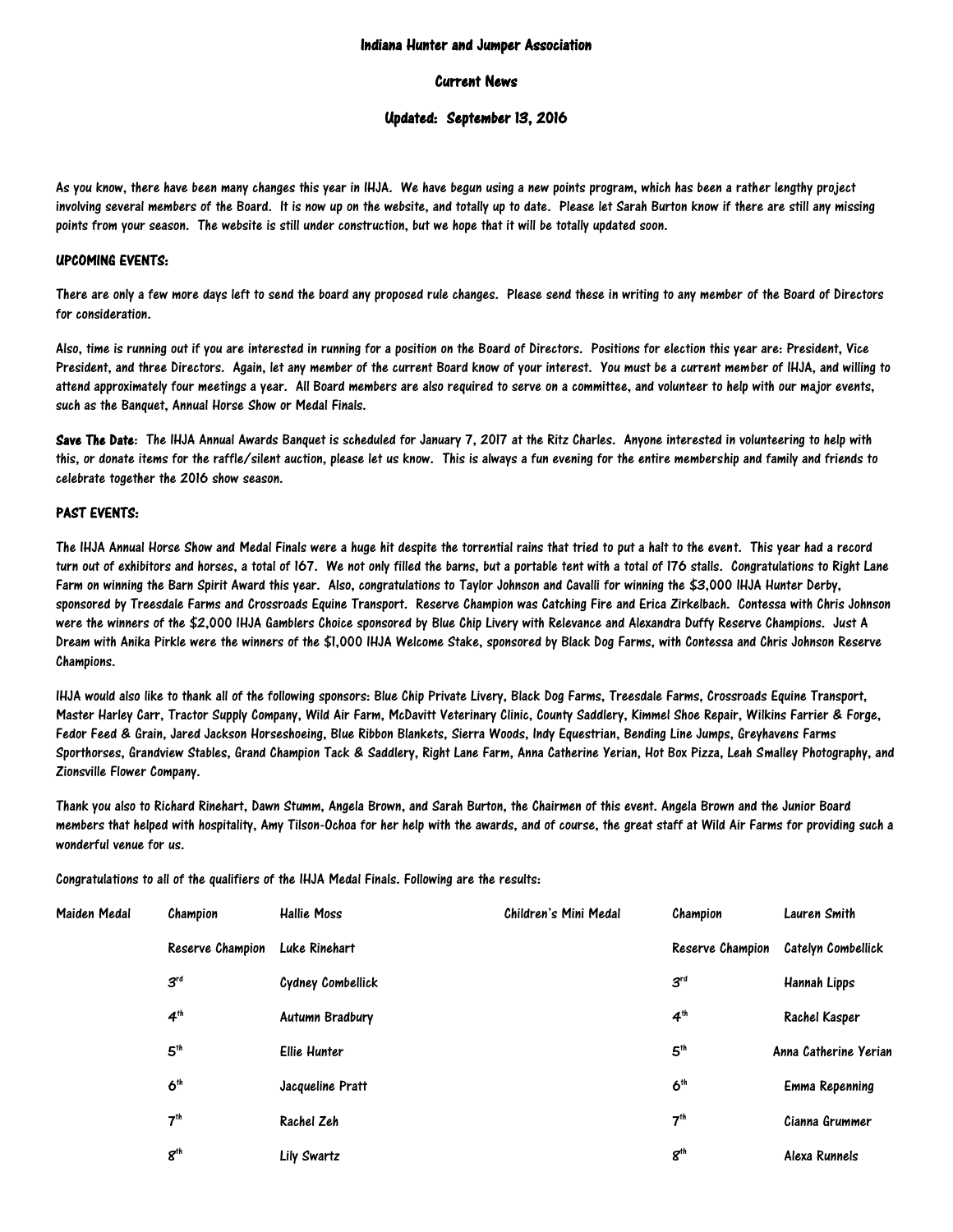| Adult Mini Medal   | Champion         | Jessie Ann Bolash   | Children's Medal | Champion               | Edie Wetzel         |
|--------------------|------------------|---------------------|------------------|------------------------|---------------------|
|                    | Reserve Champion | Sarah Lipps         |                  | Reserve Champion       | <b>Ashley Stumm</b> |
|                    | $3^{rd}$         | Hannah Wickert      |                  | $3^{rd}$               | Ashton Underwood    |
|                    |                  |                     |                  | 4 <sup>th</sup>        | Kaylin Tomyn        |
|                    |                  |                     |                  | 5 <sup>th</sup>        | Tatiana Dunipace    |
|                    |                  |                     |                  | $6^{\text{th}}$        | Stephen Long        |
|                    |                  |                     |                  | 7 <sup>th</sup>        | <b>Emma Rainey</b>  |
|                    |                  |                     |                  | $\mathbf{g}^\text{th}$ | Gabriella Lewis     |
| <b>Adult Medal</b> | Champion         | Emma Ryan           | Junior Medal     | Champion               | Taylor Johnson      |
|                    | Reserve Champion | Katie Turk          |                  | Reserve Champion       | Erica Zirkelbach    |
|                    | $3^{rd}$         | Katherine McCormick |                  | $3^{rd}$               | Amelia Jenson       |
|                    | 4 <sup>th</sup>  | <b>Emily Solan</b>  |                  | 4 <sup>th</sup>        | Kathryn Kraft       |
|                    | 5 <sup>th</sup>  | Sarah Foreman       |                  | 5 <sup>th</sup>        | Sloan Belveal       |
|                    | 6 <sup>th</sup>  | Karlee Reagan       |                  | 6 <sup>th</sup>        | Isabel Arroyo       |

#### Minutes from the Last Board Meeting:

IHJA Board of Directors Meeting, held on August 11, 2016 at Wild Air Farms, 7550 Hunt Club Road, Zionsville, IN 46077. Present were Diane Renihan, President, Maggie Boyle, Vice President, Liz Obrecht, Secretary/Treasurer, Angela Brown, Director, Richard Rinehart, Director, Sarah Burton, Director, Terri Foreman, Director, Dawn Stumm, Director and Amy Tilson-Ochoa – Director. Absent were Lauren Brown, Junior Board Member, and Abigail Boldt, Junior Board Member

The meeting was called to order at 7:00 p.m.

There was no financial or membership report given.

Old Business: An update was presented on the website and points program. It is now online, but there are ongoing problems to be worked out. Diane explained to the board the process of adding shows to the points program stating that it takes her approximately 1 ½ to 2 hours to load each show. She is not going to continue with the points at this time as she says it is taking time away from her business. Sarah offered to step in and take over the program.

Next discussed was the invoice that Diane turned in to the Board for payment of hours worked on the program. There was much discussion on this invoice, but it was decided to pay the \$1,400. Diane is willing to train Sarah on the Org Pro program for no further cost, although has more hours to turn in to the board.

It was discussed that IHJA needs to perhaps talk to an IT person to help open the old points program if this program cannot be adequately used for IHJA's points.

Annual Horse Show/Medal Finals Committee: An update on the Annual Horse Show and Medal Finals was presented. The show will be one of the largest ever held by IHJA. The weather could, of course, cause problems with the scheduling. Staffing salaries were discussed and Liz will have everyone's checks ready on Sunday morning.

Schooling and jumps for the medals were discussed. The brush is in place, and jumps are set and ready to go. Schooling times will be posted for the exhibitors.